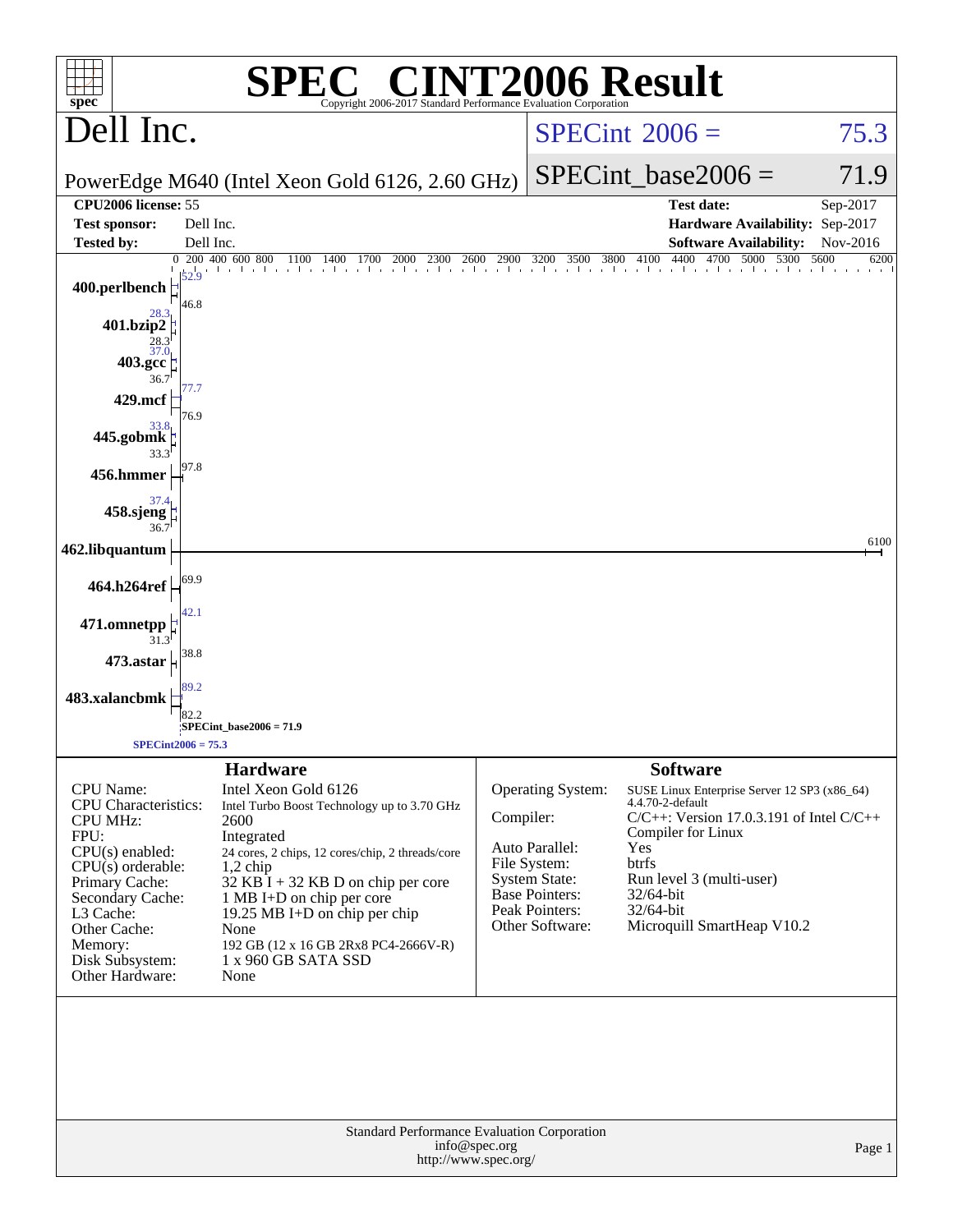

# **[SPEC CINT2006 Result](http://www.spec.org/auto/cpu2006/Docs/result-fields.html#SPECCINT2006Result)**

# Dell Inc.

# $SPECint2006 = 75.3$  $SPECint2006 = 75.3$

PowerEdge M640 (Intel Xeon Gold 6126, 2.60 GHz)

**[CPU2006 license:](http://www.spec.org/auto/cpu2006/Docs/result-fields.html#CPU2006license)** 55 **[Test date:](http://www.spec.org/auto/cpu2006/Docs/result-fields.html#Testdate)** Sep-2017

 $SPECTnt\_base2006 = 71.9$ 

**[Test sponsor:](http://www.spec.org/auto/cpu2006/Docs/result-fields.html#Testsponsor)** Dell Inc. **[Hardware Availability:](http://www.spec.org/auto/cpu2006/Docs/result-fields.html#HardwareAvailability)** Sep-2017 **[Tested by:](http://www.spec.org/auto/cpu2006/Docs/result-fields.html#Testedby)** Dell Inc. **[Software Availability:](http://www.spec.org/auto/cpu2006/Docs/result-fields.html#SoftwareAvailability)** Nov-2016

### **[Results Table](http://www.spec.org/auto/cpu2006/Docs/result-fields.html#ResultsTable)**

|                                                                                                          | <b>Base</b>    |              |                |       | <b>Peak</b>    |             |                |              |                |              |                |              |
|----------------------------------------------------------------------------------------------------------|----------------|--------------|----------------|-------|----------------|-------------|----------------|--------------|----------------|--------------|----------------|--------------|
| <b>Benchmark</b>                                                                                         | <b>Seconds</b> | <b>Ratio</b> | <b>Seconds</b> | Ratio | <b>Seconds</b> | Ratio       | <b>Seconds</b> | <b>Ratio</b> | <b>Seconds</b> | <b>Ratio</b> | <b>Seconds</b> | <b>Ratio</b> |
| 400.perlbench                                                                                            | 209            | 46.8         | 209            | 46.7  | 209            | 46.8        | 184            | 53.0         | 185            | 52.9         | 185            | 52.8         |
| 401.bzip2                                                                                                | 341            | 28.3         | 341            | 28.3  | 341            | 28.3        | 341            | 28.3         | 340            | 28.4         | 341            | 28.3         |
| $403.\text{gcc}$                                                                                         | 219            | 36.7         | 219            | 36.8  | 219            | 36.7        | 218            | 37.0         | 221            | 36.4         | 217            | 37.0         |
| $429$ mcf                                                                                                | 119            | 76.9         | 120            | 76.1  | 118            | 77.1        | 116            | 78.4         | 118            | 77.1         | 117            | 77.7         |
| $445$ .gobmk                                                                                             | 315            | 33.3         | 315            | 33.3  | 315            | 33.3        | 311            | 33.8         | 310            | <u>33.8</u>  | 310            | 33.8         |
| $456.$ hmmer                                                                                             | 95.4           | 97.8         | 95.5           | 97.7  | 95.4           | 97.8        | 95.4           | 97.8         | 95.5           | 97.7         | 95.4           | 97.8         |
| $458$ .sjeng                                                                                             | 330            | 36.7         | 330            | 36.7  | 330            | 36.7        | 324            | 37.4         | 324            | 37.3         | 324            | 37.4         |
| 462.libquantum                                                                                           | 3.40           | 6100         | 3.47           | 5970  | 3.40           | 6100        | 3.40           | 6100         | 3.47           | 5970         | 3.40           | 6100         |
| 464.h264ref                                                                                              | 317            | 69.9         | 317            | 69.9  | 318            | 69.6        | 317            | 69.9         | 317            | 69.9         | 318            | 69.6         |
| $ 471$ .omnetpp                                                                                          | 198            | 31.6         | 204            | 30.6  | 200            | <u>31.3</u> | 149            | 42.0         | 148            | 42.1         | 148            | 42.3         |
| $473$ . astar                                                                                            | 181            | 38.7         | 180            | 39.0  | 181            | 38.8        | 181            | 38.7         | 180            | 39.0         | 181            | 38.8         |
| 483.xalancbmk                                                                                            | 83.8           | 82.4         | 86.1           | 80.2  | 84.0           | 82.2        | 77.4           | 89.2         | 77.2           | 89.4         | 77.4           | 89.1         |
| Results appear in the order in which they were run. Bold underlined text indicates a median measurement. |                |              |                |       |                |             |                |              |                |              |                |              |

#### **[Submit Notes](http://www.spec.org/auto/cpu2006/Docs/result-fields.html#SubmitNotes)**

 The numactl mechanism was used to bind copies to processors. The config file option 'submit' was used to generate numactl commands to bind each copy to a specific processor. For details, please see the config file.

### **[Operating System Notes](http://www.spec.org/auto/cpu2006/Docs/result-fields.html#OperatingSystemNotes)**

Stack size set to unlimited using "ulimit -s unlimited"

### **[Platform Notes](http://www.spec.org/auto/cpu2006/Docs/result-fields.html#PlatformNotes)**

 BIOS settings: Sub NUMA Cluster disabled Virtualization Technology disabled System Profile set to Custom CPU Performance set to Maximum Performance C States set to Autonomous C1E disabled Energy Efficient Turbo disabled Uncore Frequency set to Dynamic Energy Efficiency Policy set to Performance Memory Patrol Scrub disabled Logical Processor enabled CPU Interconnect Bus Link Power Management disabled PCI ASPM L1 Link Power Management disabled Sysinfo program /root/cpu2006-1.2\_ic17u3/config/sysinfo.rev6993 Revision 6993 of 2015-11-06 (b5e8d4b4eb51ed28d7f98696cbe290c1) running on linux-287k Fri Sep 8 01:33:03 2017 Continued on next page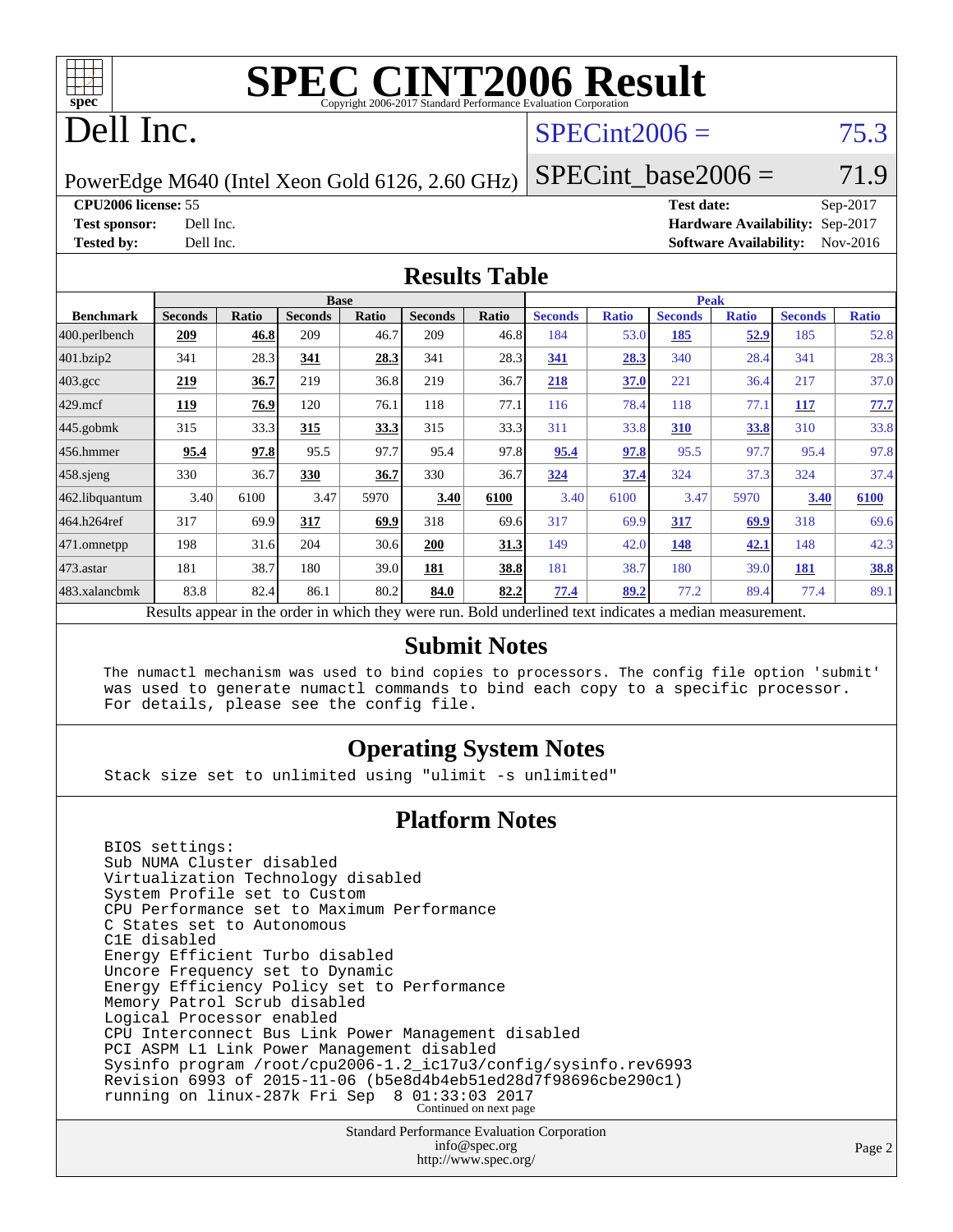| spec <sup>®</sup>                                                       |                                                                                                                                                                                                                                                                                                                                                                                                                                                                                                                                                                                                                                                                                                                                                                                                                                                                                                                                                                                                                                                                                                                                                                                                                                                                                                                                                                                                                                                                                         | Copyright 2006-2017 Standard Performance Evaluation Corporation |                                       | <b>SPEC CINT2006 Result</b>                |                                                                                       |                        |
|-------------------------------------------------------------------------|-----------------------------------------------------------------------------------------------------------------------------------------------------------------------------------------------------------------------------------------------------------------------------------------------------------------------------------------------------------------------------------------------------------------------------------------------------------------------------------------------------------------------------------------------------------------------------------------------------------------------------------------------------------------------------------------------------------------------------------------------------------------------------------------------------------------------------------------------------------------------------------------------------------------------------------------------------------------------------------------------------------------------------------------------------------------------------------------------------------------------------------------------------------------------------------------------------------------------------------------------------------------------------------------------------------------------------------------------------------------------------------------------------------------------------------------------------------------------------------------|-----------------------------------------------------------------|---------------------------------------|--------------------------------------------|---------------------------------------------------------------------------------------|------------------------|
| Dell Inc.                                                               |                                                                                                                                                                                                                                                                                                                                                                                                                                                                                                                                                                                                                                                                                                                                                                                                                                                                                                                                                                                                                                                                                                                                                                                                                                                                                                                                                                                                                                                                                         |                                                                 |                                       | $SPECint2006 =$                            |                                                                                       | 75.3                   |
|                                                                         | PowerEdge M640 (Intel Xeon Gold 6126, 2.60 GHz)                                                                                                                                                                                                                                                                                                                                                                                                                                                                                                                                                                                                                                                                                                                                                                                                                                                                                                                                                                                                                                                                                                                                                                                                                                                                                                                                                                                                                                         |                                                                 |                                       | $SPECint base2006 =$                       |                                                                                       | 71.9                   |
| <b>CPU2006</b> license: 55<br><b>Test sponsor:</b><br><b>Tested by:</b> | Dell Inc.<br>Dell Inc.                                                                                                                                                                                                                                                                                                                                                                                                                                                                                                                                                                                                                                                                                                                                                                                                                                                                                                                                                                                                                                                                                                                                                                                                                                                                                                                                                                                                                                                                  |                                                                 |                                       |                                            | <b>Test date:</b><br>Hardware Availability: Sep-2017<br><b>Software Availability:</b> | Sep-2017<br>$Nov-2016$ |
|                                                                         |                                                                                                                                                                                                                                                                                                                                                                                                                                                                                                                                                                                                                                                                                                                                                                                                                                                                                                                                                                                                                                                                                                                                                                                                                                                                                                                                                                                                                                                                                         | <b>Platform Notes (Continued)</b>                               |                                       |                                            |                                                                                       |                        |
| caution.)<br>MemTotal:<br>uname $-a$ :<br>/dev/sda3                     | This section contains SUT (System Under Test) info as seen by<br>some common utilities. To remove or add to this section, see:<br>http://www.spec.org/cpu2006/Docs/config.html#sysinfo<br>From /proc/cpuinfo<br>model name : Intel(R) $Xeon(R)$ Gold 6126 CPU @ 2.60GHz<br>2 "physical id"s (chips)<br>48 "processors"<br>cores, siblings (Caution: counting these is hw and system dependent.<br>following excerpts from /proc/cpuinfo might not be reliable. Use with<br>cpu cores $: 12$<br>siblings : 24<br>physical 0: cores 0 1 3 4 5 6 8 9 10 11 12 13<br>physical 1: cores 1 2 3 4 5 6 8 9 10 11 12 13<br>cache size : $19712$ KB<br>From /proc/meminfo<br>196682072 kB<br>HugePages_Total:<br>Hugepagesize:<br>From /etc/*release* /etc/*version*<br>SuSE-release:<br>SUSE Linux Enterprise Server 12 (x86_64)<br>$VERSION = 12$<br>$PATCHLEVEL = 3$<br># This file is deprecated and will be removed in a future service pack or<br>release.<br># Please check /etc/os-release for details about this release.<br>os-release:<br>NAME="SLES"<br>VERSION="12-SP3"<br>VERSION_ID="12.3"<br>PRETTY NAME="SUSE Linux Enterprise Server 12 SP3"<br>ID="sles"<br>ANSI COLOR="0;32"<br>CPE NAME="cpe:/o:suse:sles:12:sp3"<br>Linux linux-287k 4.4.70-2-default #1 SMP Wed Jun 7 15:12:06 UTC 2017<br>(4502c76) x86_64 x86_64 x86_64 GNU/Linux<br>run-level 3 Sep 8 01:32<br>SPEC is set to: /root/cpu2006-1.2_ic17u3<br>Filesystem<br>Type<br>Additional information from dmidecode: | 0<br>2048 kB<br>btrfs 928G 7.3G 919G                            |                                       | Size Used Avail Use% Mounted on<br>$1\%$ / |                                                                                       | The                    |
|                                                                         | Warning: Use caution when you interpret this section. The 'dmidecode' program Continued on next page                                                                                                                                                                                                                                                                                                                                                                                                                                                                                                                                                                                                                                                                                                                                                                                                                                                                                                                                                                                                                                                                                                                                                                                                                                                                                                                                                                                    |                                                                 |                                       |                                            |                                                                                       |                        |
|                                                                         |                                                                                                                                                                                                                                                                                                                                                                                                                                                                                                                                                                                                                                                                                                                                                                                                                                                                                                                                                                                                                                                                                                                                                                                                                                                                                                                                                                                                                                                                                         | Standard Performance Evaluation Corporation                     | info@spec.org<br>http://www.spec.org/ |                                            |                                                                                       | Page:                  |

3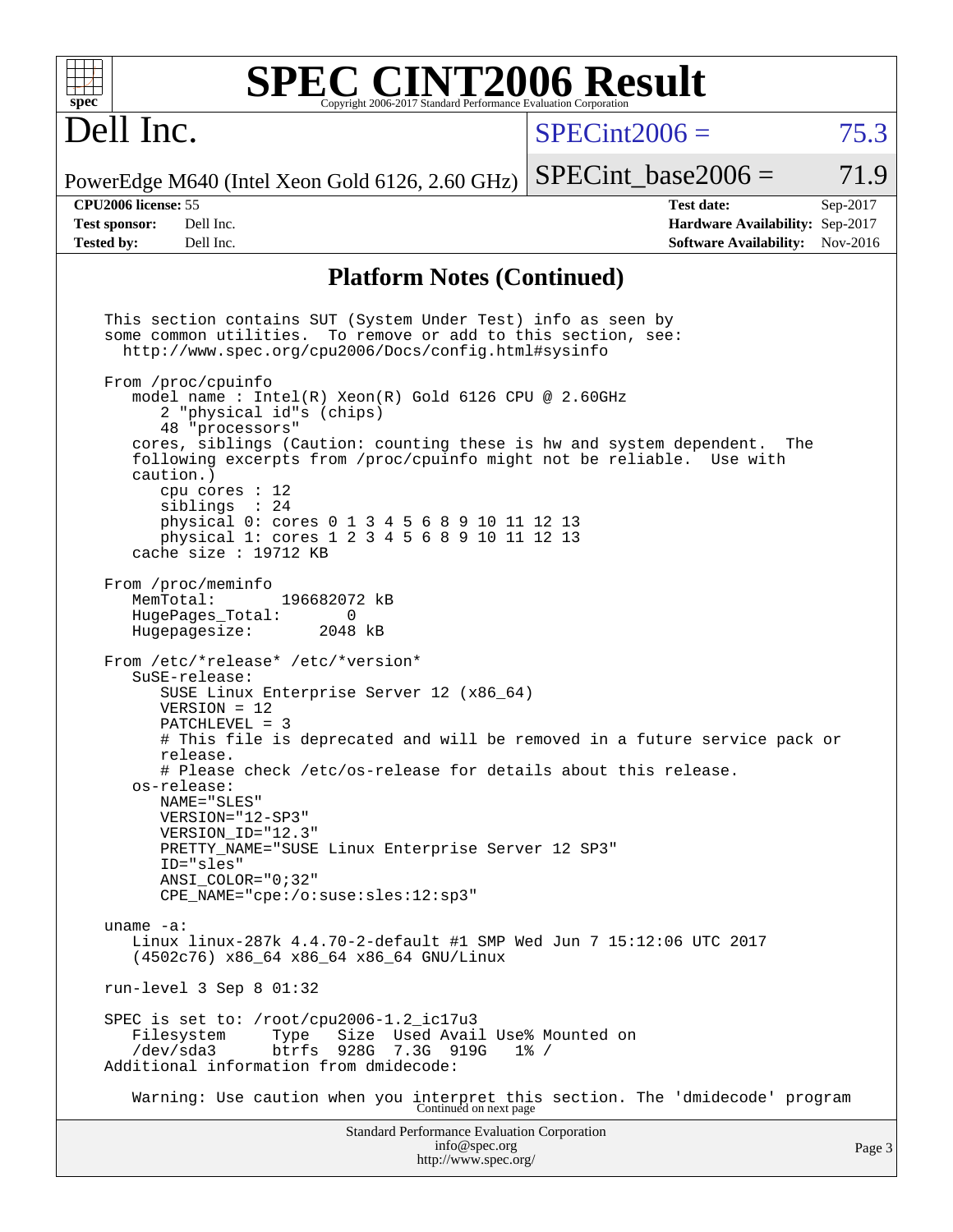

# **[SPEC CINT2006 Result](http://www.spec.org/auto/cpu2006/Docs/result-fields.html#SPECCINT2006Result)**

# Dell Inc.

 $SPECint2006 = 75.3$  $SPECint2006 = 75.3$ 

PowerEdge M640 (Intel Xeon Gold 6126, 2.60 GHz) SPECint base2006 =  $71.9$ 

**[CPU2006 license:](http://www.spec.org/auto/cpu2006/Docs/result-fields.html#CPU2006license)** 55 **[Test date:](http://www.spec.org/auto/cpu2006/Docs/result-fields.html#Testdate)** Sep-2017 **[Test sponsor:](http://www.spec.org/auto/cpu2006/Docs/result-fields.html#Testsponsor)** Dell Inc. **[Hardware Availability:](http://www.spec.org/auto/cpu2006/Docs/result-fields.html#HardwareAvailability)** Sep-2017 **[Tested by:](http://www.spec.org/auto/cpu2006/Docs/result-fields.html#Testedby)** Dell Inc. **[Software Availability:](http://www.spec.org/auto/cpu2006/Docs/result-fields.html#SoftwareAvailability)** Nov-2016

#### **[Platform Notes \(Continued\)](http://www.spec.org/auto/cpu2006/Docs/result-fields.html#PlatformNotes)**

 reads system data which is "intended to allow hardware to be accurately determined", but the intent may not be met, as there are frequent changes to hardware, firmware, and the "DMTF SMBIOS" standard.

 BIOS Dell Inc. 1.0.0 08/10/2017 Memory: 12x 002C00B3002C 18ASF2G72PDZ-2G6D1 16 GB 2 rank 2666 MHz 4x Not Specified Not Specified

(End of data from sysinfo program)

### **[General Notes](http://www.spec.org/auto/cpu2006/Docs/result-fields.html#GeneralNotes)**

Environment variables set by runspec before the start of the run:  $KMP_AFFINITY = "granularity=fine, scatter"$ LD\_LIBRARY\_PATH = "/root/cpu2006-1.2\_ic17u3/lib/ia32:/root/cpu2006-1.2\_ic17u3/lib/intel64:/root/cpu2006-1.2\_ic17u3/sh10.2" OMP NUM THREADS = "24"

 Binaries compiled on a system with 1x Intel Core i7-4790 CPU + 32GB RAM memory using Redhat Enterprise Linux 7.2 Transparent Huge Pages enabled by default. Filesystem page cache cleared with: shell invocation of 'sync; echo 3 > /proc/sys/vm/drop\_caches' prior to run

## **[Base Compiler Invocation](http://www.spec.org/auto/cpu2006/Docs/result-fields.html#BaseCompilerInvocation)**

[C benchmarks](http://www.spec.org/auto/cpu2006/Docs/result-fields.html#Cbenchmarks):  $inc - m64$ 

[C++ benchmarks:](http://www.spec.org/auto/cpu2006/Docs/result-fields.html#CXXbenchmarks) [icpc -m64](http://www.spec.org/cpu2006/results/res2017q4/cpu2006-20170918-49877.flags.html#user_CXXbase_intel_icpc_64bit_fc66a5337ce925472a5c54ad6a0de310)

# **[Base Portability Flags](http://www.spec.org/auto/cpu2006/Docs/result-fields.html#BasePortabilityFlags)**

| 400.perlbench: -DSPEC_CPU_LP64 -DSPEC_CPU_LINUX_X64 |  |
|-----------------------------------------------------|--|
| 401.bzip2: -DSPEC_CPU_LP64                          |  |
| 403.gcc: -DSPEC_CPU_LP64                            |  |
| 429.mcf: -DSPEC CPU LP64                            |  |
| 445.gobmk: -DSPEC_CPU_LP64                          |  |
| 456.hmmer: - DSPEC CPU LP64                         |  |
| 458.sjeng: -DSPEC_CPU_LP64                          |  |
| 462.libquantum: -DSPEC_CPU_LP64 -DSPEC_CPU_LINUX    |  |
| 464.h264ref: -DSPEC CPU LP64                        |  |
| 471.omnetpp: -DSPEC_CPU_LP64                        |  |
| 473.astar: -DSPEC CPU LP64                          |  |
| 483.xalancbmk: - DSPEC CPU LP64 - DSPEC CPU LINUX   |  |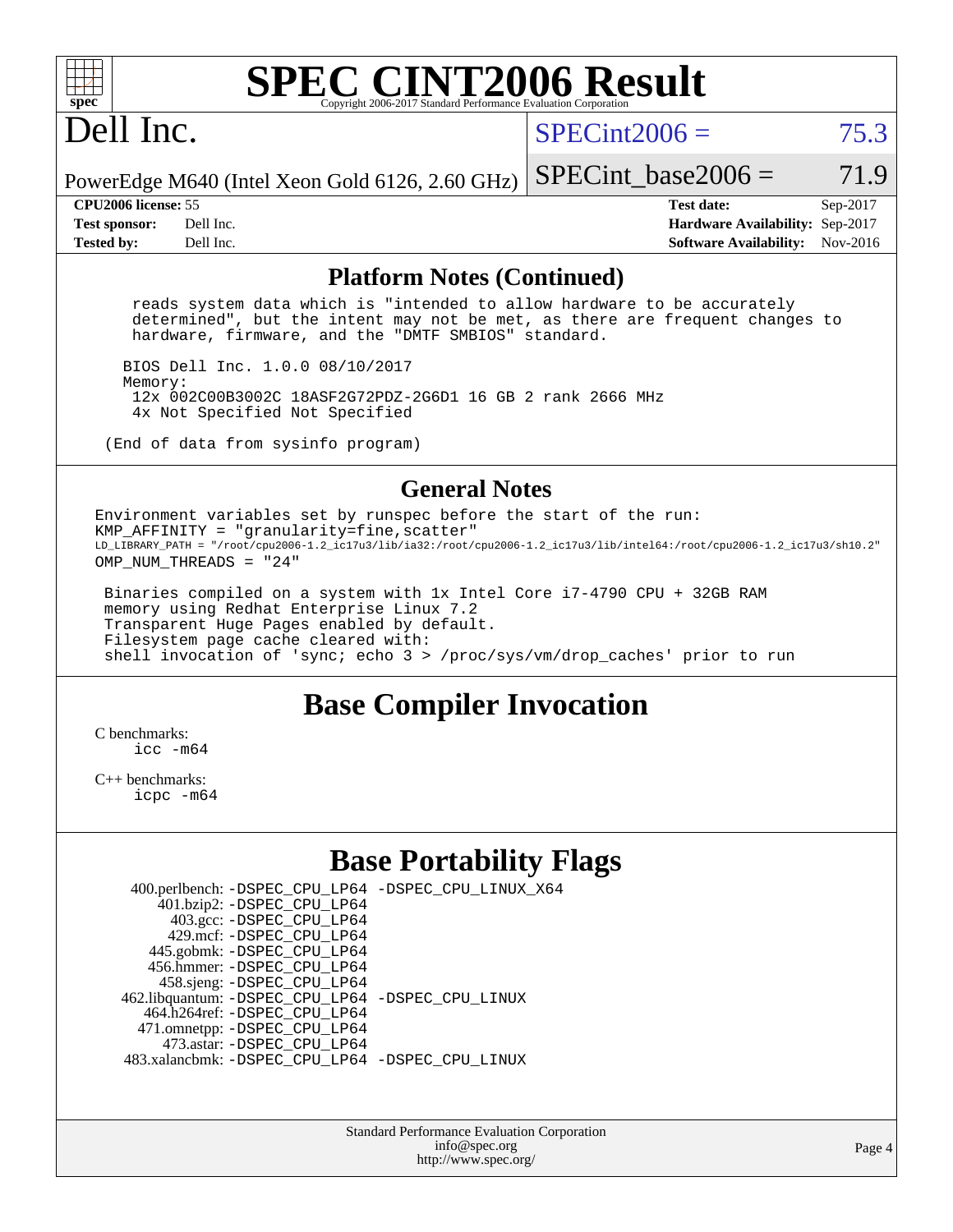

### **[SPEC CINT2006 Result](http://www.spec.org/auto/cpu2006/Docs/result-fields.html#SPECCINT2006Result)** Copyright 2006-2017 Standard Performance Evalua

# Dell Inc.

 $SPECint2006 = 75.3$  $SPECint2006 = 75.3$ 

PowerEdge M640 (Intel Xeon Gold 6126, 2.60 GHz)

**[CPU2006 license:](http://www.spec.org/auto/cpu2006/Docs/result-fields.html#CPU2006license)** 55 **[Test date:](http://www.spec.org/auto/cpu2006/Docs/result-fields.html#Testdate)** Sep-2017 **[Test sponsor:](http://www.spec.org/auto/cpu2006/Docs/result-fields.html#Testsponsor)** Dell Inc. **[Hardware Availability:](http://www.spec.org/auto/cpu2006/Docs/result-fields.html#HardwareAvailability)** Sep-2017 **[Tested by:](http://www.spec.org/auto/cpu2006/Docs/result-fields.html#Testedby)** Dell Inc. **[Software Availability:](http://www.spec.org/auto/cpu2006/Docs/result-fields.html#SoftwareAvailability)** Nov-2016

SPECint base2006 =  $71.9$ 

# **[Base Optimization Flags](http://www.spec.org/auto/cpu2006/Docs/result-fields.html#BaseOptimizationFlags)**

[C benchmarks](http://www.spec.org/auto/cpu2006/Docs/result-fields.html#Cbenchmarks):

[-xCORE-AVX2](http://www.spec.org/cpu2006/results/res2017q4/cpu2006-20170918-49877.flags.html#user_CCbase_f-xCORE-AVX2) [-ipo](http://www.spec.org/cpu2006/results/res2017q4/cpu2006-20170918-49877.flags.html#user_CCbase_f-ipo) [-O3](http://www.spec.org/cpu2006/results/res2017q4/cpu2006-20170918-49877.flags.html#user_CCbase_f-O3) [-no-prec-div](http://www.spec.org/cpu2006/results/res2017q4/cpu2006-20170918-49877.flags.html#user_CCbase_f-no-prec-div) [-parallel](http://www.spec.org/cpu2006/results/res2017q4/cpu2006-20170918-49877.flags.html#user_CCbase_f-parallel) [-qopt-prefetch](http://www.spec.org/cpu2006/results/res2017q4/cpu2006-20170918-49877.flags.html#user_CCbase_f-qopt-prefetch) [-auto-p32](http://www.spec.org/cpu2006/results/res2017q4/cpu2006-20170918-49877.flags.html#user_CCbase_f-auto-p32)

[C++ benchmarks:](http://www.spec.org/auto/cpu2006/Docs/result-fields.html#CXXbenchmarks)

[-xCORE-AVX2](http://www.spec.org/cpu2006/results/res2017q4/cpu2006-20170918-49877.flags.html#user_CXXbase_f-xCORE-AVX2) [-ipo](http://www.spec.org/cpu2006/results/res2017q4/cpu2006-20170918-49877.flags.html#user_CXXbase_f-ipo) [-O3](http://www.spec.org/cpu2006/results/res2017q4/cpu2006-20170918-49877.flags.html#user_CXXbase_f-O3) [-no-prec-div](http://www.spec.org/cpu2006/results/res2017q4/cpu2006-20170918-49877.flags.html#user_CXXbase_f-no-prec-div) [-qopt-prefetch](http://www.spec.org/cpu2006/results/res2017q4/cpu2006-20170918-49877.flags.html#user_CXXbase_f-qopt-prefetch) [-auto-p32](http://www.spec.org/cpu2006/results/res2017q4/cpu2006-20170918-49877.flags.html#user_CXXbase_f-auto-p32) [-Wl,-z,muldefs](http://www.spec.org/cpu2006/results/res2017q4/cpu2006-20170918-49877.flags.html#user_CXXbase_link_force_multiple1_74079c344b956b9658436fd1b6dd3a8a) [-L/sh10.2 -lsmartheap64](http://www.spec.org/cpu2006/results/res2017q4/cpu2006-20170918-49877.flags.html#user_CXXbase_SmartHeap64_63911d860fc08c15fa1d5bf319b9d8d5)

## **[Base Other Flags](http://www.spec.org/auto/cpu2006/Docs/result-fields.html#BaseOtherFlags)**

[C benchmarks](http://www.spec.org/auto/cpu2006/Docs/result-fields.html#Cbenchmarks):

403.gcc: [-Dalloca=\\_alloca](http://www.spec.org/cpu2006/results/res2017q4/cpu2006-20170918-49877.flags.html#b403.gcc_baseEXTRA_CFLAGS_Dalloca_be3056838c12de2578596ca5467af7f3)

# **[Peak Compiler Invocation](http://www.spec.org/auto/cpu2006/Docs/result-fields.html#PeakCompilerInvocation)**

[C benchmarks \(except as noted below\)](http://www.spec.org/auto/cpu2006/Docs/result-fields.html#Cbenchmarksexceptasnotedbelow): [icc -m64](http://www.spec.org/cpu2006/results/res2017q4/cpu2006-20170918-49877.flags.html#user_CCpeak_intel_icc_64bit_bda6cc9af1fdbb0edc3795bac97ada53)

400.perlbench: [icc -m32 -L/opt/intel/compilers\\_and\\_libraries\\_2017/linux/lib/ia32](http://www.spec.org/cpu2006/results/res2017q4/cpu2006-20170918-49877.flags.html#user_peakCCLD400_perlbench_intel_icc_c29f3ff5a7ed067b11e4ec10a03f03ae)

445.gobmk: [icc -m32 -L/opt/intel/compilers\\_and\\_libraries\\_2017/linux/lib/ia32](http://www.spec.org/cpu2006/results/res2017q4/cpu2006-20170918-49877.flags.html#user_peakCCLD445_gobmk_intel_icc_c29f3ff5a7ed067b11e4ec10a03f03ae)

[C++ benchmarks \(except as noted below\):](http://www.spec.org/auto/cpu2006/Docs/result-fields.html#CXXbenchmarksexceptasnotedbelow)

[icc -m32 -L/opt/intel/compilers\\_and\\_libraries\\_2017/linux/lib/ia32](http://www.spec.org/cpu2006/results/res2017q4/cpu2006-20170918-49877.flags.html#user_CXXpeak_intel_icc_c29f3ff5a7ed067b11e4ec10a03f03ae)

473.astar: [icpc -m64](http://www.spec.org/cpu2006/results/res2017q4/cpu2006-20170918-49877.flags.html#user_peakCXXLD473_astar_intel_icpc_64bit_fc66a5337ce925472a5c54ad6a0de310)

## **[Peak Portability Flags](http://www.spec.org/auto/cpu2006/Docs/result-fields.html#PeakPortabilityFlags)**

 400.perlbench: [-D\\_FILE\\_OFFSET\\_BITS=64](http://www.spec.org/cpu2006/results/res2017q4/cpu2006-20170918-49877.flags.html#user_peakPORTABILITY400_perlbench_file_offset_bits_64_438cf9856305ebd76870a2c6dc2689ab) [-DSPEC\\_CPU\\_LINUX\\_IA32](http://www.spec.org/cpu2006/results/res2017q4/cpu2006-20170918-49877.flags.html#b400.perlbench_peakCPORTABILITY_DSPEC_CPU_LINUX_IA32) 401.bzip2: [-DSPEC\\_CPU\\_LP64](http://www.spec.org/cpu2006/results/res2017q4/cpu2006-20170918-49877.flags.html#suite_peakPORTABILITY401_bzip2_DSPEC_CPU_LP64) 403.gcc: [-DSPEC\\_CPU\\_LP64](http://www.spec.org/cpu2006/results/res2017q4/cpu2006-20170918-49877.flags.html#suite_peakPORTABILITY403_gcc_DSPEC_CPU_LP64) 429.mcf: [-DSPEC\\_CPU\\_LP64](http://www.spec.org/cpu2006/results/res2017q4/cpu2006-20170918-49877.flags.html#suite_peakPORTABILITY429_mcf_DSPEC_CPU_LP64) 445.gobmk: [-D\\_FILE\\_OFFSET\\_BITS=64](http://www.spec.org/cpu2006/results/res2017q4/cpu2006-20170918-49877.flags.html#user_peakPORTABILITY445_gobmk_file_offset_bits_64_438cf9856305ebd76870a2c6dc2689ab) 456.hmmer: [-DSPEC\\_CPU\\_LP64](http://www.spec.org/cpu2006/results/res2017q4/cpu2006-20170918-49877.flags.html#suite_peakPORTABILITY456_hmmer_DSPEC_CPU_LP64) 458.sjeng: [-DSPEC\\_CPU\\_LP64](http://www.spec.org/cpu2006/results/res2017q4/cpu2006-20170918-49877.flags.html#suite_peakPORTABILITY458_sjeng_DSPEC_CPU_LP64) 462.libquantum: [-DSPEC\\_CPU\\_LP64](http://www.spec.org/cpu2006/results/res2017q4/cpu2006-20170918-49877.flags.html#suite_peakPORTABILITY462_libquantum_DSPEC_CPU_LP64) [-DSPEC\\_CPU\\_LINUX](http://www.spec.org/cpu2006/results/res2017q4/cpu2006-20170918-49877.flags.html#b462.libquantum_peakCPORTABILITY_DSPEC_CPU_LINUX) 464.h264ref: [-DSPEC\\_CPU\\_LP64](http://www.spec.org/cpu2006/results/res2017q4/cpu2006-20170918-49877.flags.html#suite_peakPORTABILITY464_h264ref_DSPEC_CPU_LP64) 471.omnetpp: [-D\\_FILE\\_OFFSET\\_BITS=64](http://www.spec.org/cpu2006/results/res2017q4/cpu2006-20170918-49877.flags.html#user_peakPORTABILITY471_omnetpp_file_offset_bits_64_438cf9856305ebd76870a2c6dc2689ab) 473.astar: [-DSPEC\\_CPU\\_LP64](http://www.spec.org/cpu2006/results/res2017q4/cpu2006-20170918-49877.flags.html#suite_peakPORTABILITY473_astar_DSPEC_CPU_LP64) 483.xalancbmk: [-D\\_FILE\\_OFFSET\\_BITS=64](http://www.spec.org/cpu2006/results/res2017q4/cpu2006-20170918-49877.flags.html#user_peakPORTABILITY483_xalancbmk_file_offset_bits_64_438cf9856305ebd76870a2c6dc2689ab) [-DSPEC\\_CPU\\_LINUX](http://www.spec.org/cpu2006/results/res2017q4/cpu2006-20170918-49877.flags.html#b483.xalancbmk_peakCXXPORTABILITY_DSPEC_CPU_LINUX)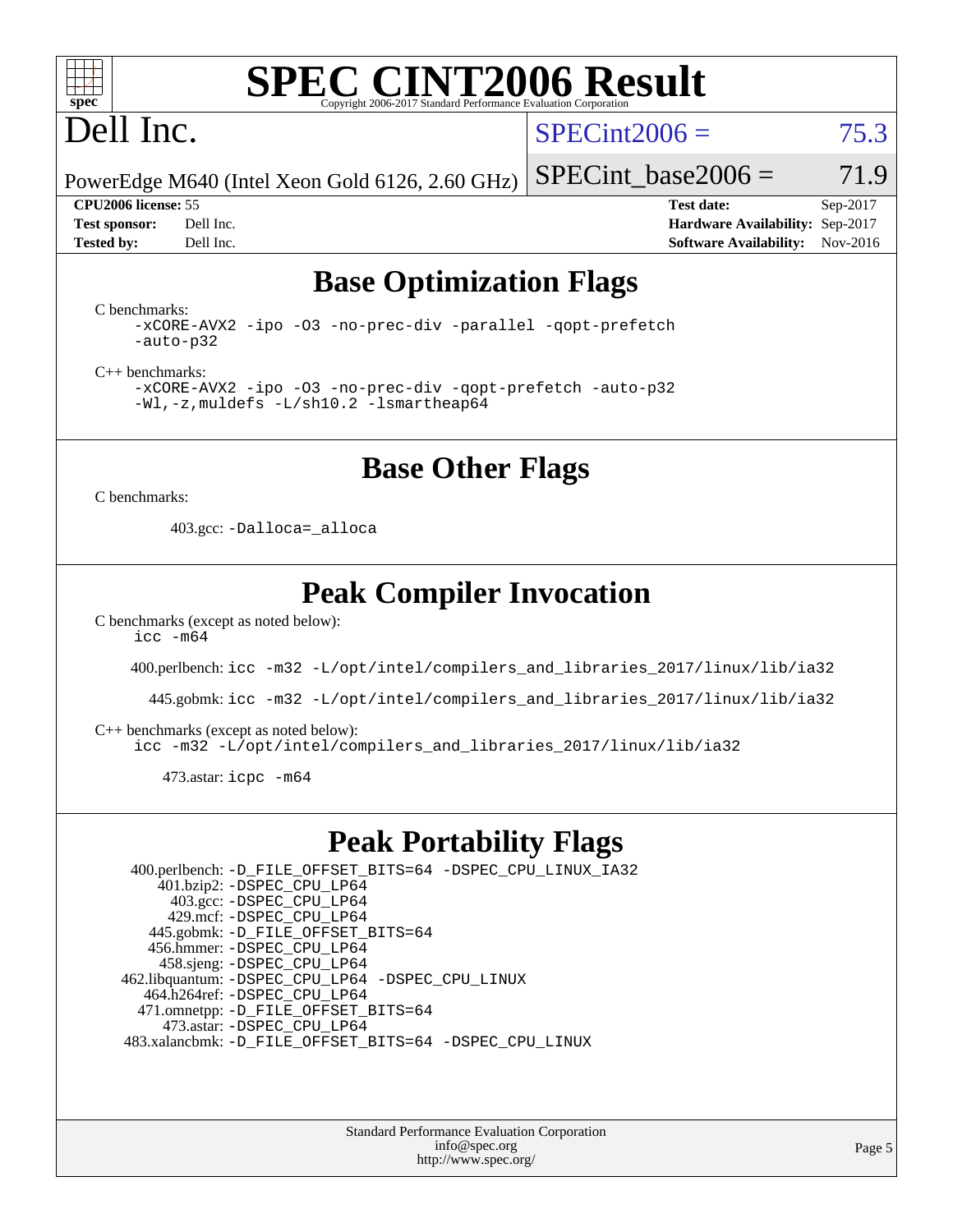

# **[SPEC CINT2006 Result](http://www.spec.org/auto/cpu2006/Docs/result-fields.html#SPECCINT2006Result)**

# Dell Inc.

 $SPECTnt2006 = 75.3$ 

PowerEdge M640 (Intel Xeon Gold 6126, 2.60 GHz)

 $SPECTnt\_base2006 = 71.9$ 

| Test sponsor:     | Dell Inc. |
|-------------------|-----------|
| <b>Tested by:</b> | Dell Inc. |

**[CPU2006 license:](http://www.spec.org/auto/cpu2006/Docs/result-fields.html#CPU2006license)** 55 **[Test date:](http://www.spec.org/auto/cpu2006/Docs/result-fields.html#Testdate)** Sep-2017 **[Hardware Availability:](http://www.spec.org/auto/cpu2006/Docs/result-fields.html#HardwareAvailability)** Sep-2017 **[Software Availability:](http://www.spec.org/auto/cpu2006/Docs/result-fields.html#SoftwareAvailability)** Nov-2016

# **[Peak Optimization Flags](http://www.spec.org/auto/cpu2006/Docs/result-fields.html#PeakOptimizationFlags)**

#### [C benchmarks](http://www.spec.org/auto/cpu2006/Docs/result-fields.html#Cbenchmarks):

|                                        | 400.perlbench: $-prof-gen(pass 1)$ $-prof-use(pass 2)$ $-xCORE-AVX2(pass 2)$<br>$-par-num-threads=1(pass 1) -ipo(pass 2) -03(pass 2)$<br>-no-prec-div(pass 2) -qopt-prefetch                                                                           |  |  |  |  |  |
|----------------------------------------|--------------------------------------------------------------------------------------------------------------------------------------------------------------------------------------------------------------------------------------------------------|--|--|--|--|--|
|                                        | $401 \text{.}$ bzip2: -prof-gen(pass 1) -prof-use(pass 2) -xCORE-AVX2(pass 2)<br>$-par-num-threads=1(pass 1) -ipo(pass 2) -03(pass 2)$<br>-no-prec-div -auto-ilp32 -qopt-prefetch                                                                      |  |  |  |  |  |
|                                        | 403.gcc: -xCORE-AVX2 -ipo -03 -no-prec-div -inline-calloc<br>-qopt-malloc-options=3 -auto-ilp32                                                                                                                                                        |  |  |  |  |  |
|                                        | 429.mcf: -xCORE-AVX2 -ipo -03 -no-prec-div -parallel<br>-qopt-prefetch -auto-p32                                                                                                                                                                       |  |  |  |  |  |
|                                        | 445.gobmk: -prof-gen(pass 1) -prof-use(pass 2) -xCORE-AVX2(pass 2)<br>$-par-num-threads=1(pass 1) -ipo(pass 2) -03(pass 2)$<br>$-no-prec-div(pass 2)$                                                                                                  |  |  |  |  |  |
|                                        | $456.$ hmmer: basepeak = yes                                                                                                                                                                                                                           |  |  |  |  |  |
|                                        | $458 \text{.}$ sjeng: $-\text{prof-gen(pass 1)} - \text{prof-use(pass 2)} - \text{xCORE-AVX2(pass 2)}$<br>$-par-num-threads=1(pass 1) -ipo(pass 2) -03(pass 2)$<br>-no-prec-div(pass 2) -unroll4                                                       |  |  |  |  |  |
| $462$ .libquantum: basepeak = yes      |                                                                                                                                                                                                                                                        |  |  |  |  |  |
| $464.h264 \text{ref}$ : basepeak = yes |                                                                                                                                                                                                                                                        |  |  |  |  |  |
| $C_{++}$ benchmarks:                   |                                                                                                                                                                                                                                                        |  |  |  |  |  |
|                                        | 471.omnetpp: $-\text{prof-gen(pass 1)} - \text{prof-use(pass 2)} - \text{xCORE-AVX2(pass 2)}$<br>$-par-num-threads=1(pass 1) -ipo(pass 2) -03(pass 2)$<br>-no-prec-div(pass 2) -qopt-ra-region-strategy=block<br>-Wl,-z, muldefs -L/sh10.2 -lsmartheap |  |  |  |  |  |
|                                        | $473$ .astar: basepeak = yes                                                                                                                                                                                                                           |  |  |  |  |  |
|                                        | 483.xalancbmk: -xCORE-AVX2 -ipo -03 -no-prec-div -qopt-prefetch<br>$-Wl$ , $-z$ , muldefs $-L/\nabla L$ . 2 $-l$ smartheap                                                                                                                             |  |  |  |  |  |

# **[Peak Other Flags](http://www.spec.org/auto/cpu2006/Docs/result-fields.html#PeakOtherFlags)**

[C benchmarks](http://www.spec.org/auto/cpu2006/Docs/result-fields.html#Cbenchmarks):

403.gcc: [-Dalloca=\\_alloca](http://www.spec.org/cpu2006/results/res2017q4/cpu2006-20170918-49877.flags.html#b403.gcc_peakEXTRA_CFLAGS_Dalloca_be3056838c12de2578596ca5467af7f3)